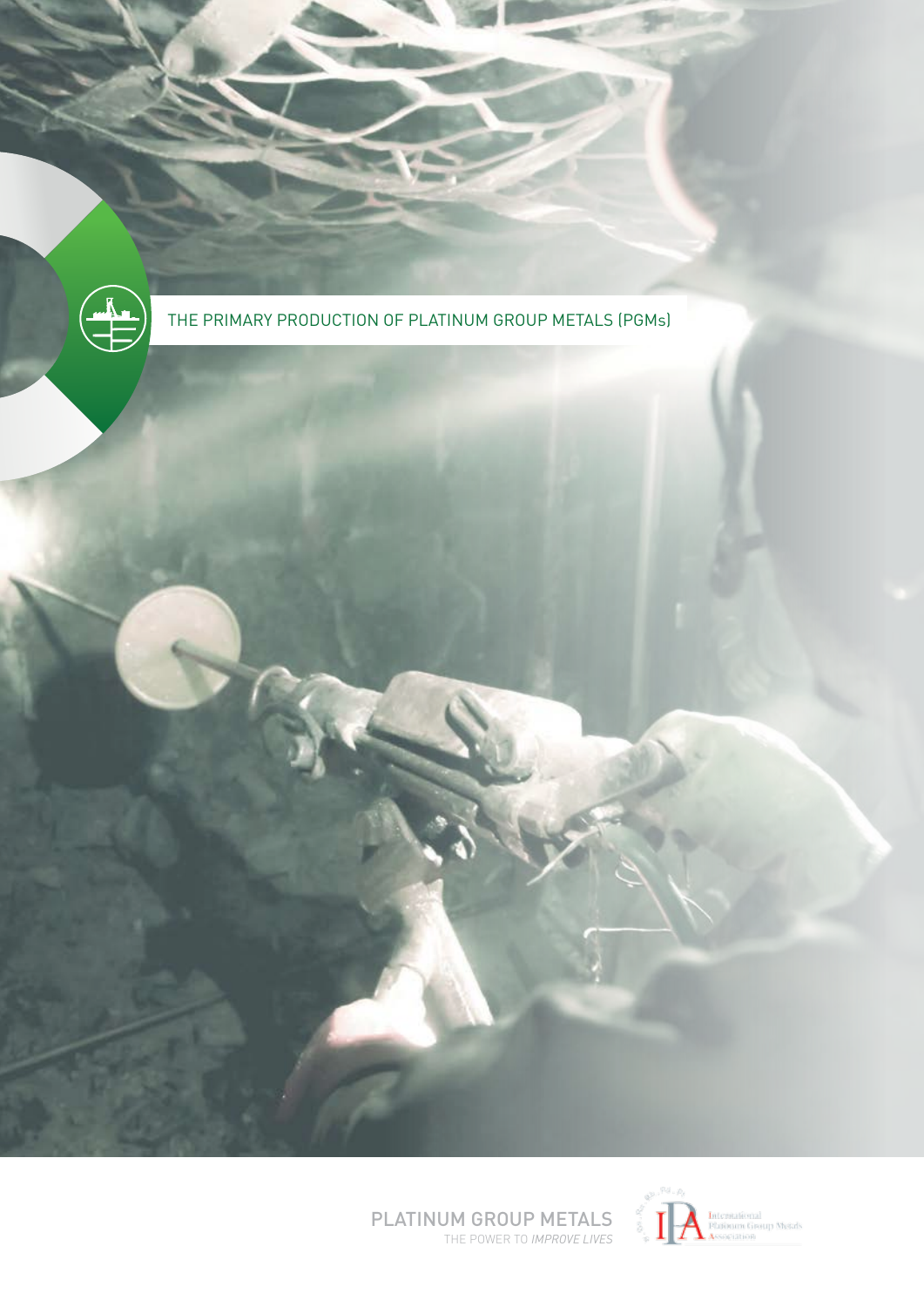

IPA fact sheets come in a series. Download them all at **www.ipa-news.com**

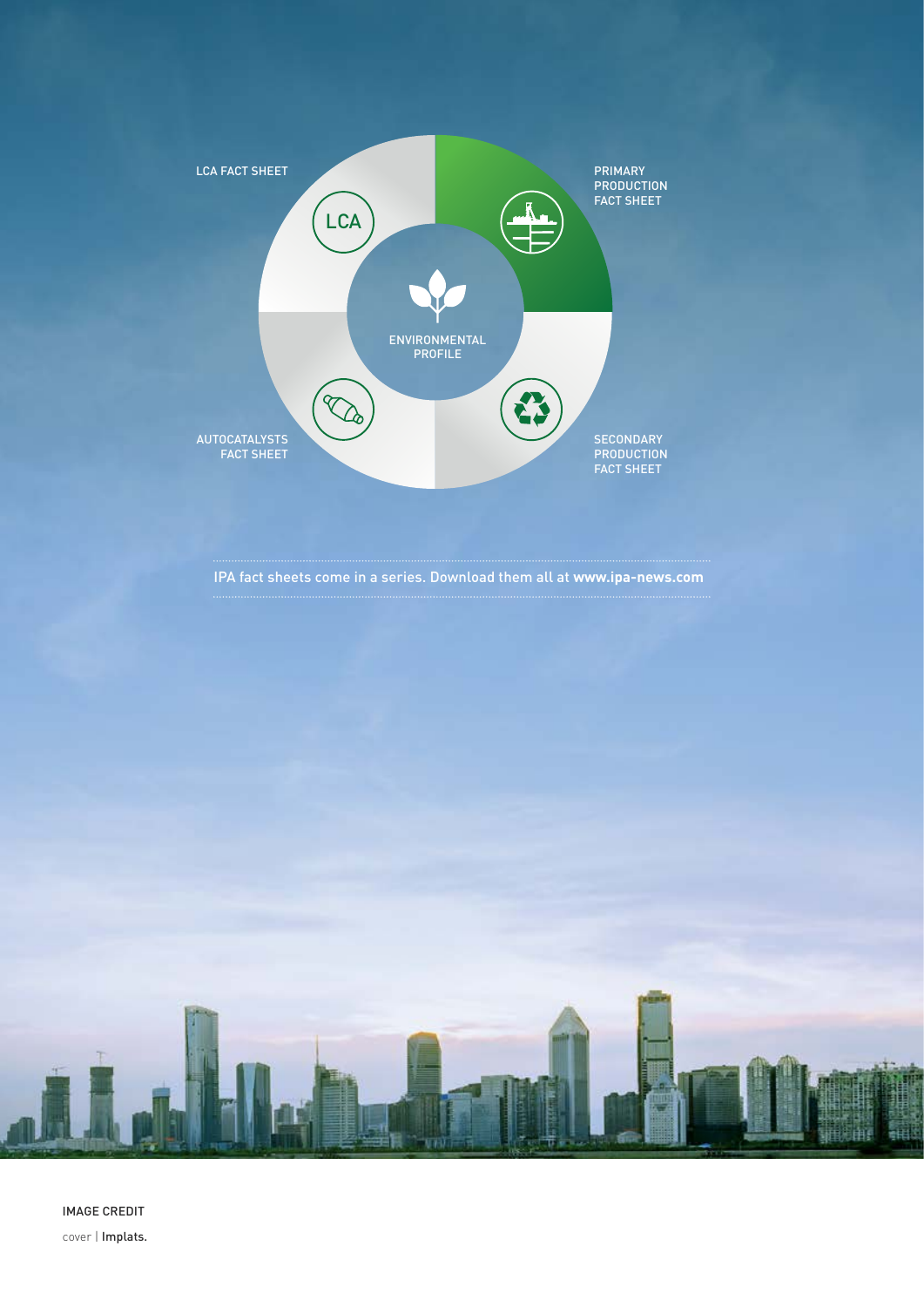## THE PRIMARY PRODUCTION OF PLATINUM GROUP METALS (PGMs)

## Introduction

The six platinum group metals (PGMs) occur together in nature alongside nickel and copper. Mineable deposits of PGMs are very rare, with annual production amounting to around 400 tonnes, several orders of magnitude lower than many common metals. Due to their economic values and higher quantities, platinum and palladium are the most important metals of the PGMs. The other four, rhodium, ruthenium, iridium and osmium, are mined as by-products of platinum and palladium.

58% of world PGM production takes place in South Africa<sup>1</sup> and Russia accounts for a further 26%, most of this as a co-product of nickel mining. Nearly all of the rest comes from Zimbabwe, Canada and the USA.

The primary production of PGMs represents the transfer of metal from below ground resource to above ground material stock and should be regarded as an investment because the metal is usually available to be recovered for reuse in subsequent product life cycles with no deterioration in quality.

Primary and secondary production of PGMs are complementary and mutually dependent. The PGM industry itself repeatedly recycles PGMs from their applications with recovery efficiencies of up to 95%. It collaborates with other stakeholders to increase recycling rates, and this growth of secondary production enables growing demand for PGMs to be met without excessively increasing primary production from mining.

## Extraction and refining

Extraction, concentration and refining of PGMs require complex, costly and energy-intensive processes that may take up to six months to produce refined metal from the time the first PGM-bearing ore is broken in a mine.

For example, in South Africa, PGM-bearing ores generally have a low PGM content of between 2 and 6 grams per tonne and it will typically take up to six months and between 10 and 40 tonnes of ore to produce one ounce (31.1035g) of platinum.2

Most of the PGM mines in South Africa operate at a depth below 500 metres and up to 2 kilometres. Their orebodies are tabular and narrow, varying in width between 0.9 metres and 2.1 metres and requiring labour-intensive mining techniques. PGM ore is drilled and broken with explosives before being removed through mechanical transportation methods to the surface; electricity consumption is high, not only for ore haulage but also to drive compressed air to the miners' hand-held pneumatic drills and, because the hard rock in platinum mines has a high thermal gradient, to refrigerate the working areas.

On the surface the ore is crushed and milled into fine particles. Wet chemical treatment known as froth flotation produces a concentrate which is dried and smelted in an electric furnace at temperatures over 1,500°C. A matte containing the valuable metals is transferred to converters to remove iron and sulphur. PGMs are then separated from the base metals nickel, copper and cobalt, and refined to a high level of purity using a combination of solvent extraction, distillation and ion-exchange techniques.



*Primary production at Impala Platinum mine in South Africa.* IMAGE CREDIT: *Mining Operations,* Implats.

<sup>1</sup> Chamber of Mines of South Africa, Annual Report 2012; figure does not include recycling.

<sup>2</sup> Johnson Matthey, http://platinum.matthey.com/about-pgm/production/south-africa.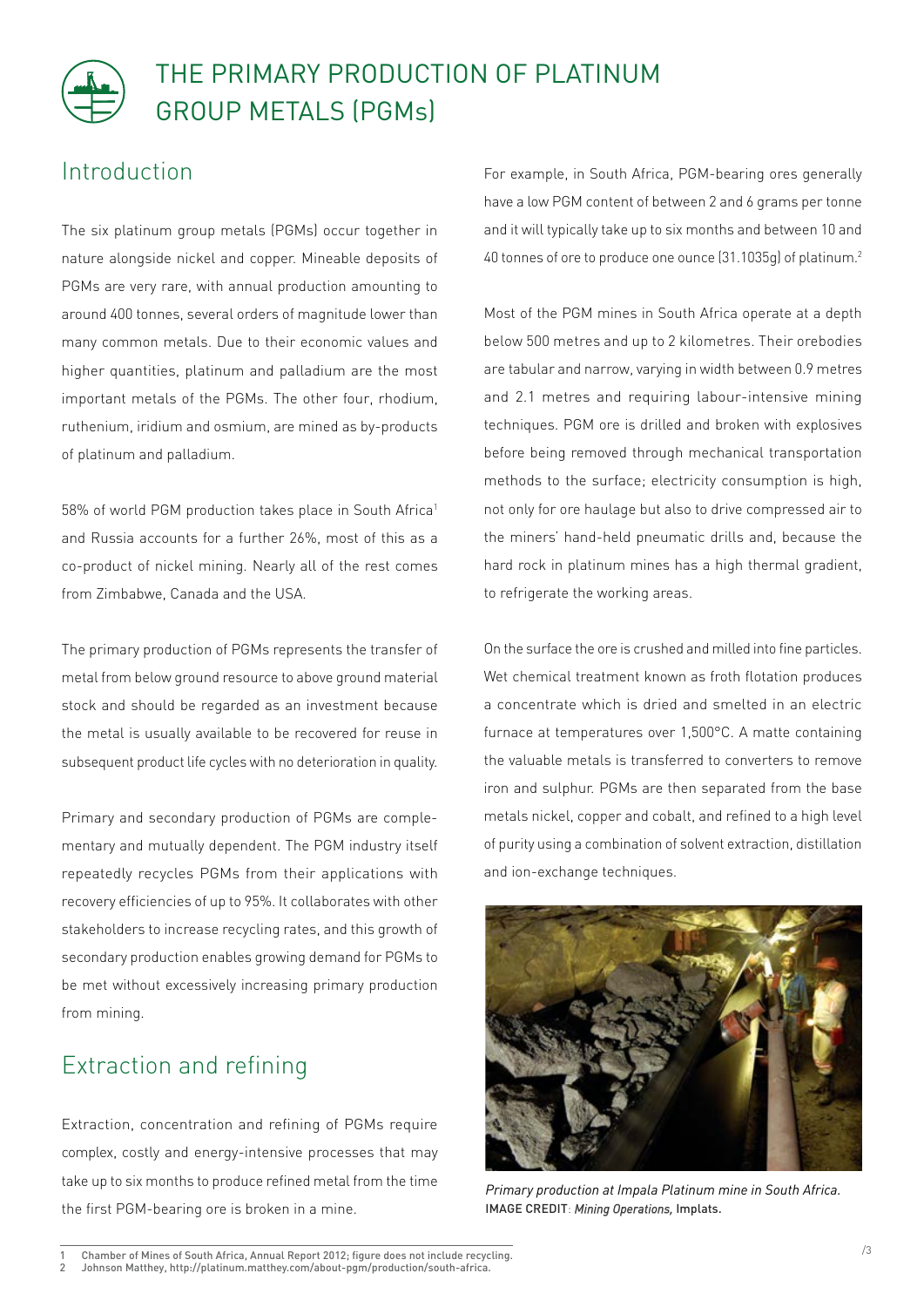

As a result of their high cost of production, PGMs are expensive in comparison with other metals. This leads to highly economical and responsible usage in applications, such as catalytic converters to control vehicle exhaust emissions. For example, the representative European average PGM content for a car equipped with a Three Way Catalyst (gasoline engine) is 2-3 grams and 7-8 grams for a car equipped with a Catalyst Soot Filter and Diesel Oxidation Catalyst (diesel engine).3

The extraction of natural resources and the manufacture of PGM products create large revenues and thereby contribute greatly to the economic growth and wealth of countries where the metals are mined and processed.

<sup>3</sup> Average PGM content as used in the IPA LCA Study 2013 for Europe.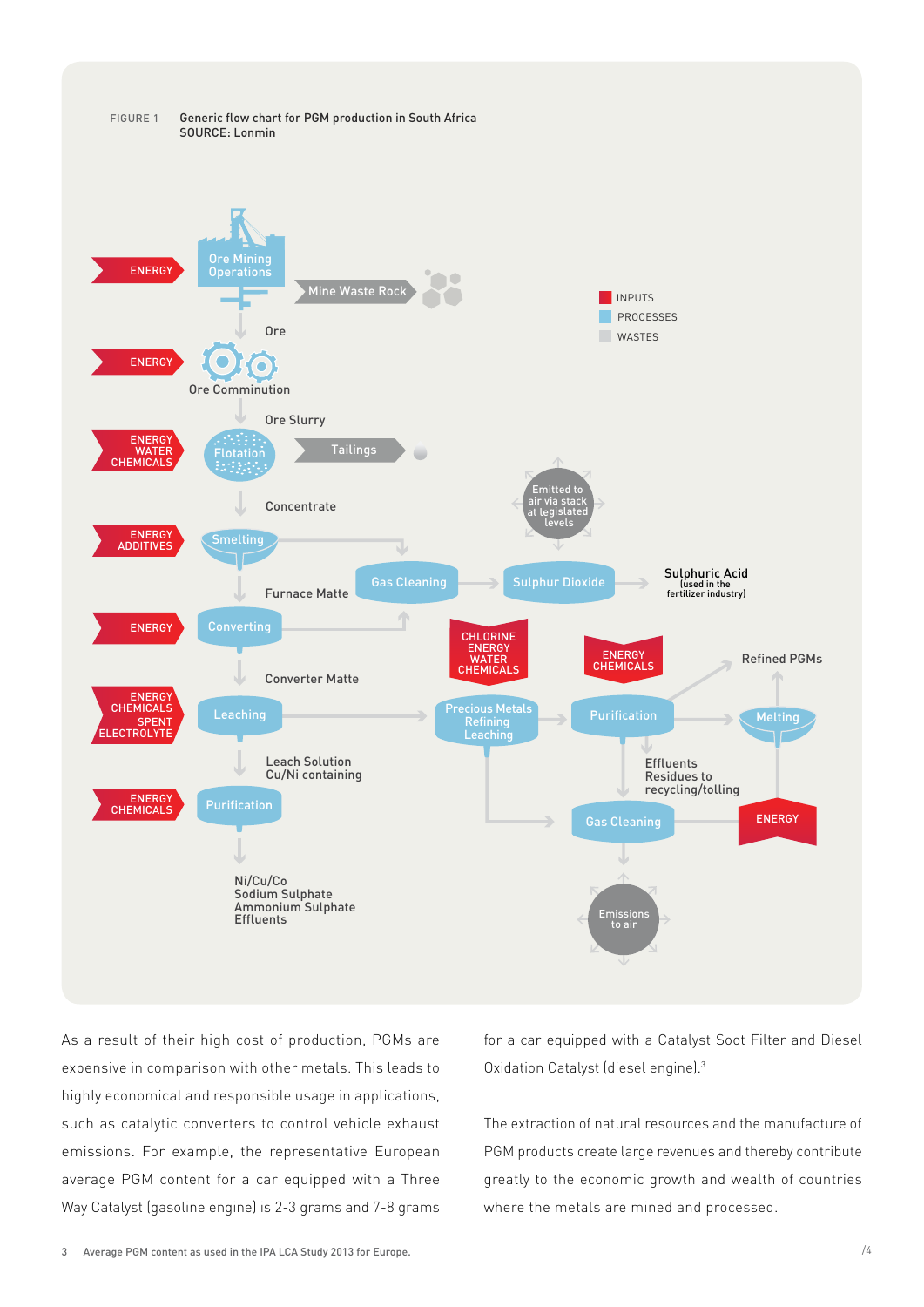#### FIGURE 2 Contribution of PGM producing countries in 2011 SOURCE 4



## PGM Production Quick Facts

- **Global primary production of PGMs in 2011 was 430 tonnes** (platinum: 202 tonnes; palladium: 205 tonnes; rhodium: 24 tonnes).5
- <sup>8</sup> South Africa and Russia together produce around 85% of world primary PGM supply.<sup>6</sup>
- **Deposits in Russia and North America have high palladium** contents while deposits in South Africa and Zimbabwe are richer in platinum.
- 95% of the known world reserves are located in South Africa.<sup>7</sup>
- <sup>33%</sup> of PGMs are produced as co-products of nickel mining.



- Johnson Matthey Platinum Review 2013; this does not include Russian State sales of palladium or recycling.
- 7 63,000 tonnes of 66,000 tonnes; source: U.S. Geological Survey, Mineral Commodity Summaries, January 2013.

<sup>4</sup> Johnson Matthey Platinum 2013 Interim Review.

<sup>5</sup> Johnson Matthey Platinum 2013 Interim Review; this does not include Russian State sales of palladium or recycling.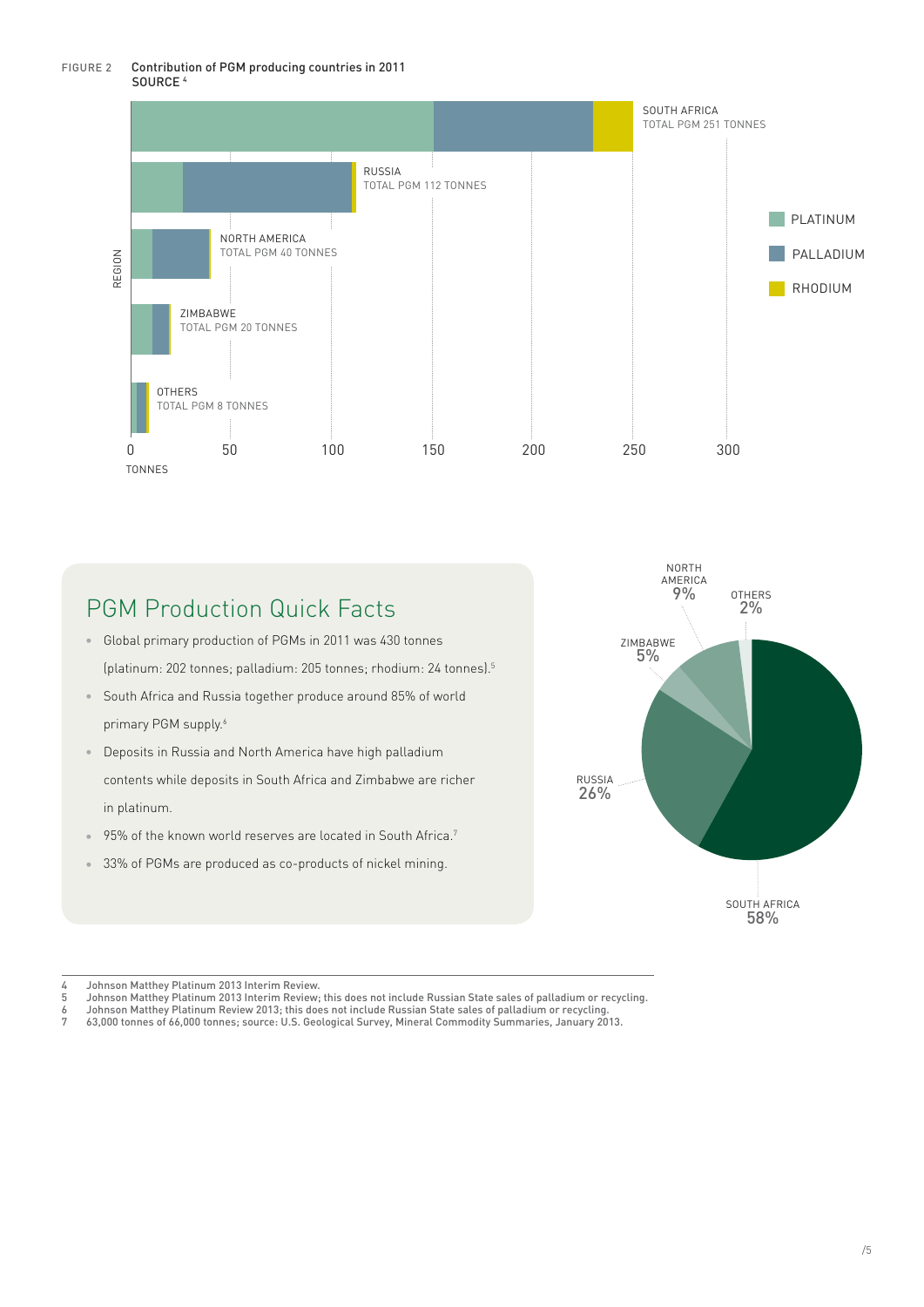### Impacts of primary production

PGMs are produced and processed by IPA Members in an environmentally responsible manner in conformance with strict regulations. As with all mining activities, the extraction and processing of PGMs has an effect on the environment.

An LCA study conducted by the IPA has quantified the environmental impact of primary production of PGMs for the first time on an industry-wide level. The results indicate that power consumption during mining and ore beneficiation and the emissions of CO $_2$  associated with these two process steps are the major impacts (72%) of PGM production.

The energy intensity of the production process and the reliance of the industry on the type of energy available in the countries of operation lead to a relatively high global warming potential per unit of PGMs produced. In South Africa, for example, more than 90% of electricity is generated through burning hard coal.

The PGM industry acknowledges its footprint and is committed to reduce adverse environmental effects. These include the gradual reduction of pollutant emissions into the air, the continuous reduction of polluted wastewater discharge into water bodies and improvements in efficiency of water use, natural gas and electricity consumption.

Mineable deposits of PGMs are very rare in the Earth's crust.

PGM mining is a capital, energy and labour intensive industry.

Annual PGM production is lower than the production of other metals; combined with the high production costs of PGMs, this results in highly economical and responsible usage.

Primary production of PGMs the transfer of metal from below ground resource to above ground material stock - should be regarded as an investment.

Primary and secondary production (recycling) of PGMs are complementary and mutually-dependent.

Primary and secondary production of PGMs create large revenues and thereby contribute greatly to the economic growth and wealth of the countries where the metals are mined and processed.